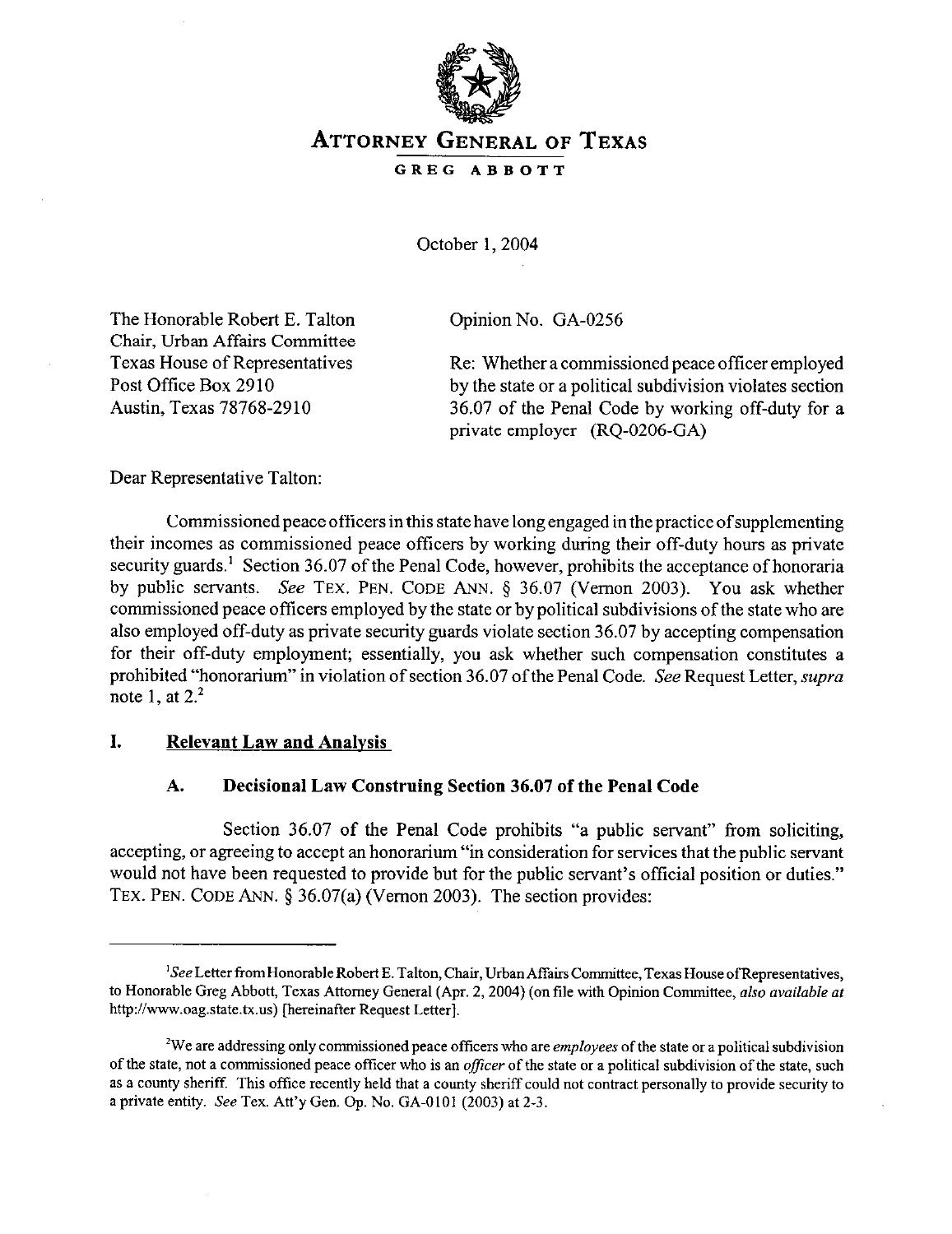(a) A public servant commits an offense ifthe public servant solicits, accepts, or agrees to accept an honorarium in consideration for services that the public servant would not have been requested to provide but for the public servant's official position or duties.

(b) This section does not prohibit a public servant from accepting transportation and lodging expenses in connection with a conference or similar event in which the public servant renders services, such as addressing an audience or engaging in a seminar, to the extent that those services are more than merely perfunctory, or from accepting meals in connection with such an event.

(c) An offense under this section is a Class A misdemeanor.

*Id.* § 36.07. The phrase "public servant" is defined to mean, *inter alia*, "an officer, employee, or agent of government," *id.* § 1.07(a)(41)(A),<sup>3</sup> and includes a commissioned peace officer employed by apolitical subdivision. *See, e.g., Hoitt* V. *State,* 28 S.W.3d 162 (Tex. App.-Texarkana *2OOO),pet. dim 'd, improvidently granted,* 65 S.W.3d 59 (Tex. Crim. App. 2001).4 Chapter 36 of the Penal Code, which governs bribery and corrupt influence, at no place defines "honorarium," but two attorney general opinions have defined the term. See Tex. Att'y Gen. Op. Nos. DM-397 (1996) at 3, H-551 (1975) at 4. The Hill opinion, on which the Morales opinion relied, defined "honorarium" as follows:

 $3$ Section 1.07(a)(41) of the Penal Code defines "public servant":

"Public servant" means a person elected, selected, appointed, employed, or otherwise designated as one of the following, even if he has not yet qualified for office or assumed his duties:

(A) an officer, employee, or agent of government;

 $(B)$  a juror or grand juror; or

 $(C)$  an arbitrator, referee, or other person who is authorized by law or private written agreement to hear or determine a cause or controversy; or

(D) an attorney at law or notary public when participating in the performance of a governmental function; or

 $(E)$  a candidate for nomination or election to public office; or

(F) a person who is performing a governmental fonction under a claim of right although he is not legally qualified to do so.

TEX. PEN. CODE ANN. § 1.07(a)(41) (Vernon 2003).

4Forpurposes of the Penal Code, "' [p] eace oftker' means a person elected, employed, OI appointed as a peace officer under Article 2.12, Code of Criminal Procedure, Section 5 1.212 or 51,214, Education Code, or other law." *Id.*   $$ 1.07(a)(36).$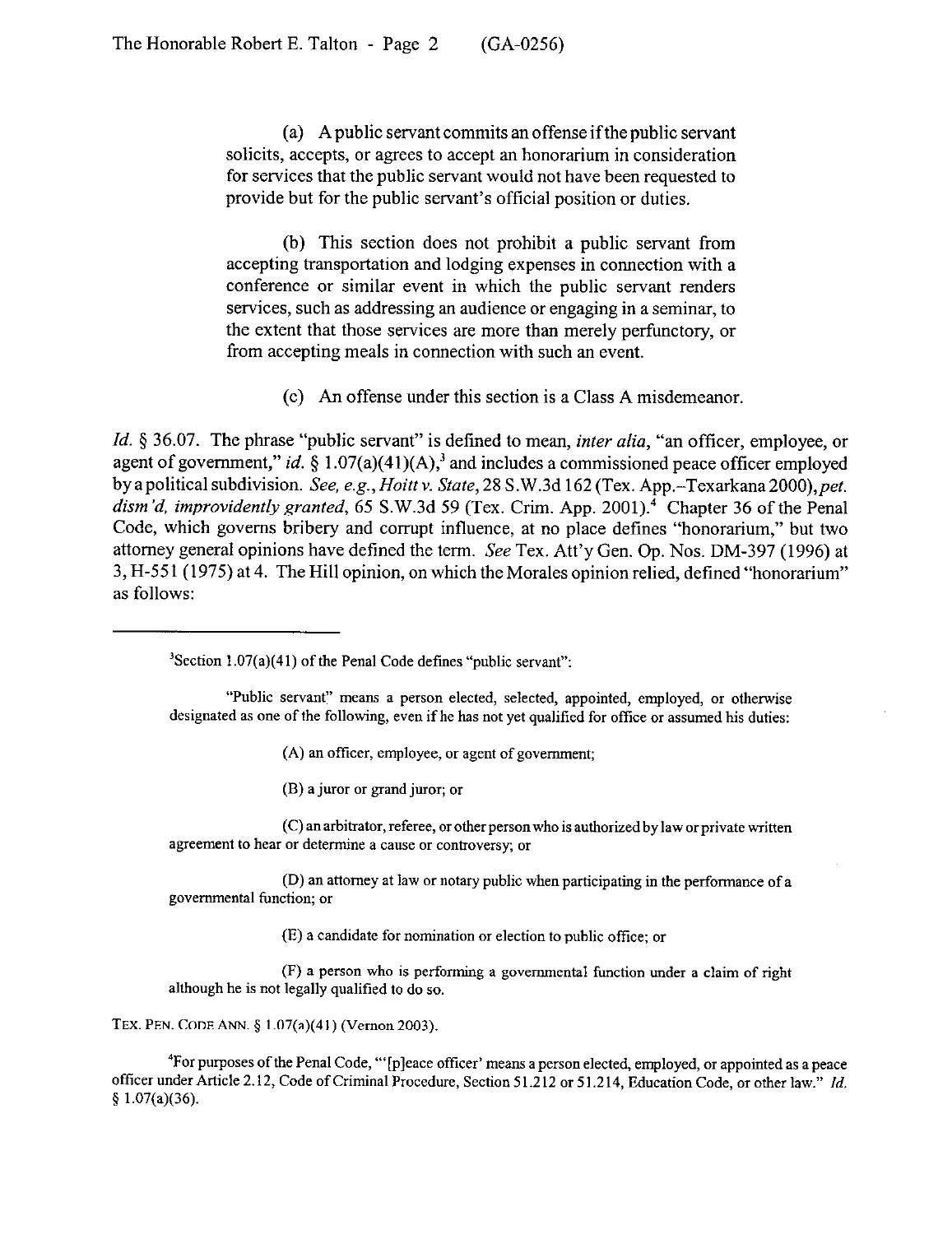An honorarium . . . is sometimes defined as a payment or reward, usually in recognition of services on which custom or propriety forbids any fixed business price to be set. It may be a free gift or gratuitous payment, as distinguished from hire or compensation for services. . . . Thus, the word is commonly used to embrace both the concept of gift and of compensation.

Tex. Att'y Gen. Op. No. H-55 1 (1975) at 4 (citations omitted). Chapter 36 does define "benefit" for purposes of that chapter:

> "Benefit" means anything reasonably regarded as pecuniary gain or pecuniary advantage, including benefit to any other person in whose welfare the beneficiary has a direct and substantial interest.

TEX. PEN. CODE ANN. § 36.01(3) (Vernon 2003). Therefore, for purposes of chapter 36, "honorarium" falls within the definition of "benefit."

No court cases or advisory opinions issued either by this office or by the Texas Ethics Commission, which has specific authority to issue advisory opinions construing chapter 36 of the Penal Code,<sup>5</sup> have addressed whether section 36.07 applies to commissioned peace officers working off-duty. Thus, the matter is one of first impression.

Even assuming *arguendo* that the legislature intended section 36.07 of the Penal Code to apply to commissioned peace officers working off-duty, we do not believe that the test for violation of that section is met in the typical peace officer off-duty employment situation based upon Texas Ethics Commission advisory opinions issued construing section 36.07 of the Penal Code.<sup>6</sup> Simply put, under section 36.07, a public employee may not accept compensation for any service or work performed if he is asked to provide it because of his official position. In other words, as long as the public servant's public job is not the reason that he is asked to perform the service or work at issue, payment for the service or work would not be prohibited under section 36.07. See Op. Tex. Ethics Comm'n Nos. 425 (2000), 416 (1999), 374 (1997), 273 (1995), 41 (1992). The Texas Ethics Commission has held that when the basis of the request to provide service or work was the public

<sup>&</sup>lt;sup>5</sup>The Texas Ethics Commission is authorized by section  $571.091$  of the Government Code to issue advisory opinions on a specific group of Texas statutes, including chapter 36 of the Penal Code. See TEX. GOV'T CODE ANN. 5 571,091(a)(8) (Vernon Supp. 2004). The commission is not authorized to issue opinions regarding provisions other than those set forth in section 571.091. See, e.g., Op. Tex. Ethics Comm'n No. 416 (1999) at 1 n.1.

<sup>&</sup>lt;sup>6</sup>We note that section 571.096 of the Government Code, which is part of subchapter D of chapter 571 governing the issuance of advisory opinions by the Texas Ethics Commission, expressly provides that the "authority of the commission to issue an advisory opinion does not affect the authority of the attorney general to issue an opinion as authorized by law" and, indeed, that the commission shall rely on opinions issued by the attomey general and by the courts of this state. See TEX. GOV'T CODE ANN. § 571.096(a), (c) (Vernon 1994). For purposes of this opinion, we accept as provisionally correct the application of the advisory opinions to the statutes that the Texas Ethics Commission is empowered by law to construe, not because this oftice is required to consider such advisory opinions as precedent, but because those advisory opinions typically apply those statutes only to specific factual situations.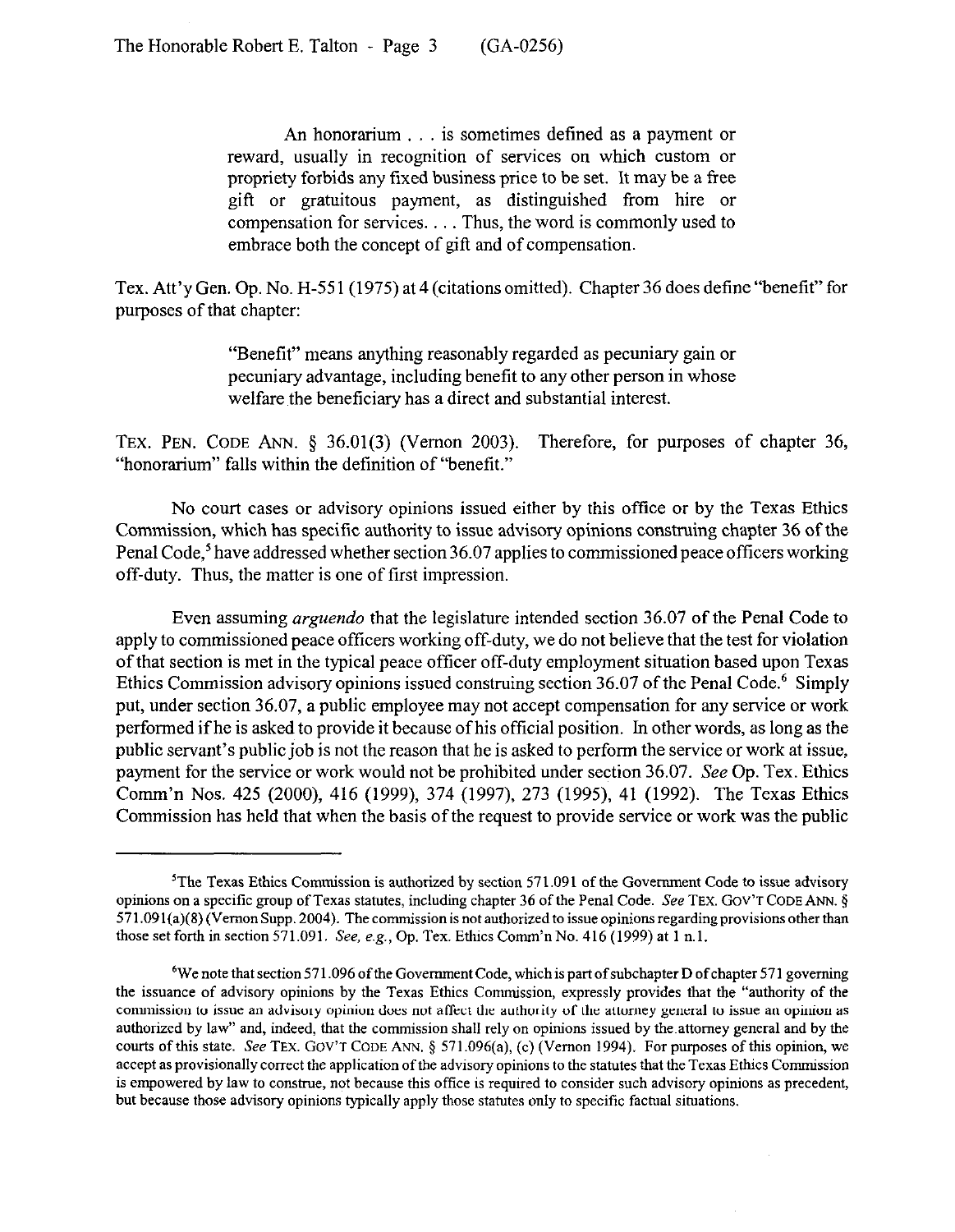servant's expertise or knowledge, one may infer that the public servant's public job was not the reason or motive of the person seeking the services or work. See Op. Tex. Ethics Comm'n Nos. 312 (1996), 305 (1996), 294 (1995). Given the rigorous training and certification required of commissioned peace officers under chapter 1701 of the Occupations Code, the officer's expertise or knowledge most likely serves as the reason for which his services are sought. Accordingly, no violation of section 36.07 exists. We cannot state categorically as a matter of law, however, that no violation of section 36.07 could ever occur.

We note that numerous court decisions hold that a Texas peace officer remains a peace officer twenty-four hours a day and possesses the full powers of a peace officer in the presence of criminal activity. See, e.g., Woodv. State, 486 S.W.2d 771,774 (Tex. Crim. App. 1972) ("It is the law in this state that a police officer's 'off-duty' status is not a limitation upon the discharge of police authority in the presence of criminal activity."); Simms v. State, 319 S.W.2d 717, 719 (Tex. Crim. App. 1958); *City of Dallas v. Half Price Books, Records, Magazines, Inc., 883 S.W.2d 374, 377* (Tex. App.-Dallas 1994, no writ) ("An off-duty police officer who observes a crime immediately becomes an on-dutypolice officer.") *(citing Hafdahl* v. State, 805 S.W.2d 396,401 (Tex. Grim. App. 1990)); see also Tex. Att'y Gen. Op. No. JM-140 (1984) at 3 (peace officer employed in a private capacity was acting as a peace officer when he apprehended suspect).

Thus, an off-duty peace officer engaged as a private security officer who observes a crime becomes an on-duty police officer in the eyes ofthe law. We do not believe that the mere knowledge on the part of an employer that an off-duty commissioned peace officer is empowered to effect arrests for the commission of crimes committed in his presence would support a prosecution under section 36.07 of the Penal Code. In that instance, it is reasonable to believe that the offer of employment is made because of the commissioned peace officer's specialized knowledge or expertise, rather than merely because he is a public servant.

# **B. The Legislature's Evident Intention to Exempt Commissioned Peace Officers from the Ambit of Section 36.07**

However doubtful it is that a prosecution could be sustained under section 36.07 against a commissioned peace officer who works off-duty, we believe it is unlikely that the legislature ever intended for a commissioned peace officer's acceptance of compensation for off-duty work or services to fall within the ambit of the honorarium prohibition, as a general rule. We note that the practice of permitting outside employment is a long-standing one, having been recognized by many opinions and decisions ofthis office, as well as by various Texas courts, and the legislature has never taken any action to prohibit the practice. See, e.g., Tex. Att'y Gen. Op. Nos. JC-0466 (2002), DM-327 (1995), DM-287 (1994), DM-212 (1993), JM-140 (1984), MW-236 (1980); Tex. Att'y Gen. LO-97-l 11, LO-97-069; Tex. Att'y Gen. ORD-456 (1987); Tex. Att'y Gen. ORL-7848 *(2003). See also State ex rel. Hightower Y. Smith,* 671 S.W.2d 32,35 n.1 (Tex. 1984); Tex. Att'y Gen. Op. No. GA-0101 (2003) at 2-3. Indeed, the legislature has expressly permitted the practice by enacting two statutory provisions, one applying to commissioned peace officers employed by the Texas Department of Public Safety ("DPS") and the second applying to all commissioned peace officers employed by the state or by political subdivisions of the state.

 $\mathcal{L}$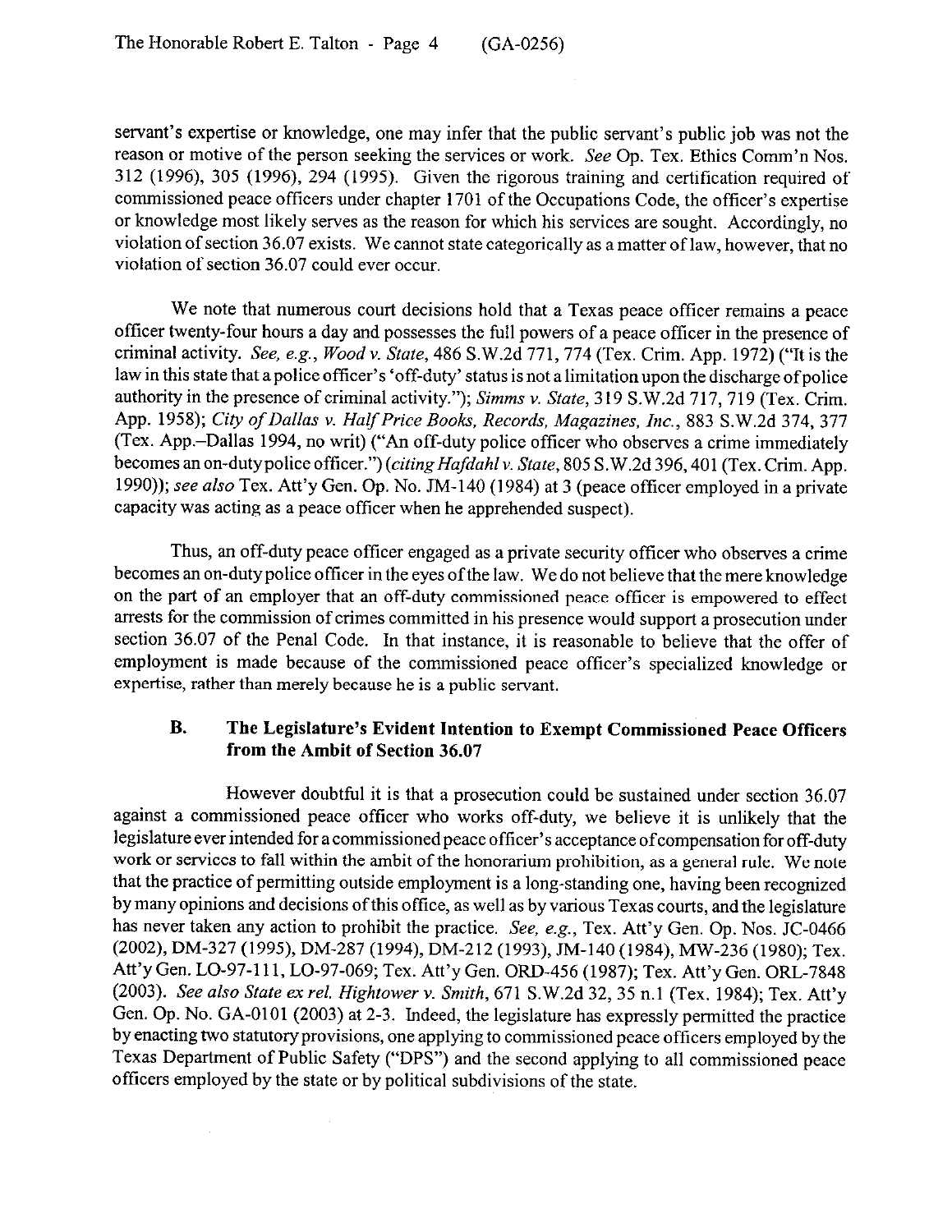With respect to commissioned peace officers employed by DPS, those commissioned peace officers expressly are authorized to work off-duty under reasonable conditions adopted by the department. Section 411.0077 of the Government Code sets forth guidelines and restrictions on certain off-duty activities of DPS officers and provides the following:

> (a) During the period that the officer is off duty, a commissioned officer of the department is entitled to attend educational programs or courses or to engage in any outside employment that does not adversely affect the operations or the reputation of the department. The rights of a commissioned officer under this section are subject to any reasonable department requirements that the officer be accessible to the department during off-duty periods for the possible performance of official duties.

> (b) The department shall adopt reasonable guidelines relating to acceptable off-duty employment. The guidelines shall be uniformly applied to all supervisory and nonsupervisory commissioned officers.

> (b-l) If the department denies approval of a commissioned officer's secondary employment or proposed secondary employment, the director or the director's designee must promptly notify the officer in writing ofthe specific guideline adopted under Subsection (b) on which the department's decision is based. The notice must explain why the secondary employment or proposed secondary employment is prohibited by the referenced guideline.

> (c) If a commissioned officer is engaged in off-duty employment that the officer believes, in good faith, is not prohibited by a specific guideline adopted under Subsection (b), the officer is authorized to engage in the off-duty employment until the director or the director's designee informs the officer in writing that the employment is not acceptable.

#### **TEX.** GOV'T **CODE** ANN. § 411.0077 (Vernon Supp. 2004).

Moreover, such commissioned officers are permitted to wear their official state uniforms while engaging in off-duty employment. Section 411.0078 of the Government Code permits a commissioned officer employed by DPS to wear his state uniform while performing certain off-duty activities:

> (a) An officer commissioned by the department may purchase from the department at fair market value a uniform to be used by the officer while providing law enforcement services for a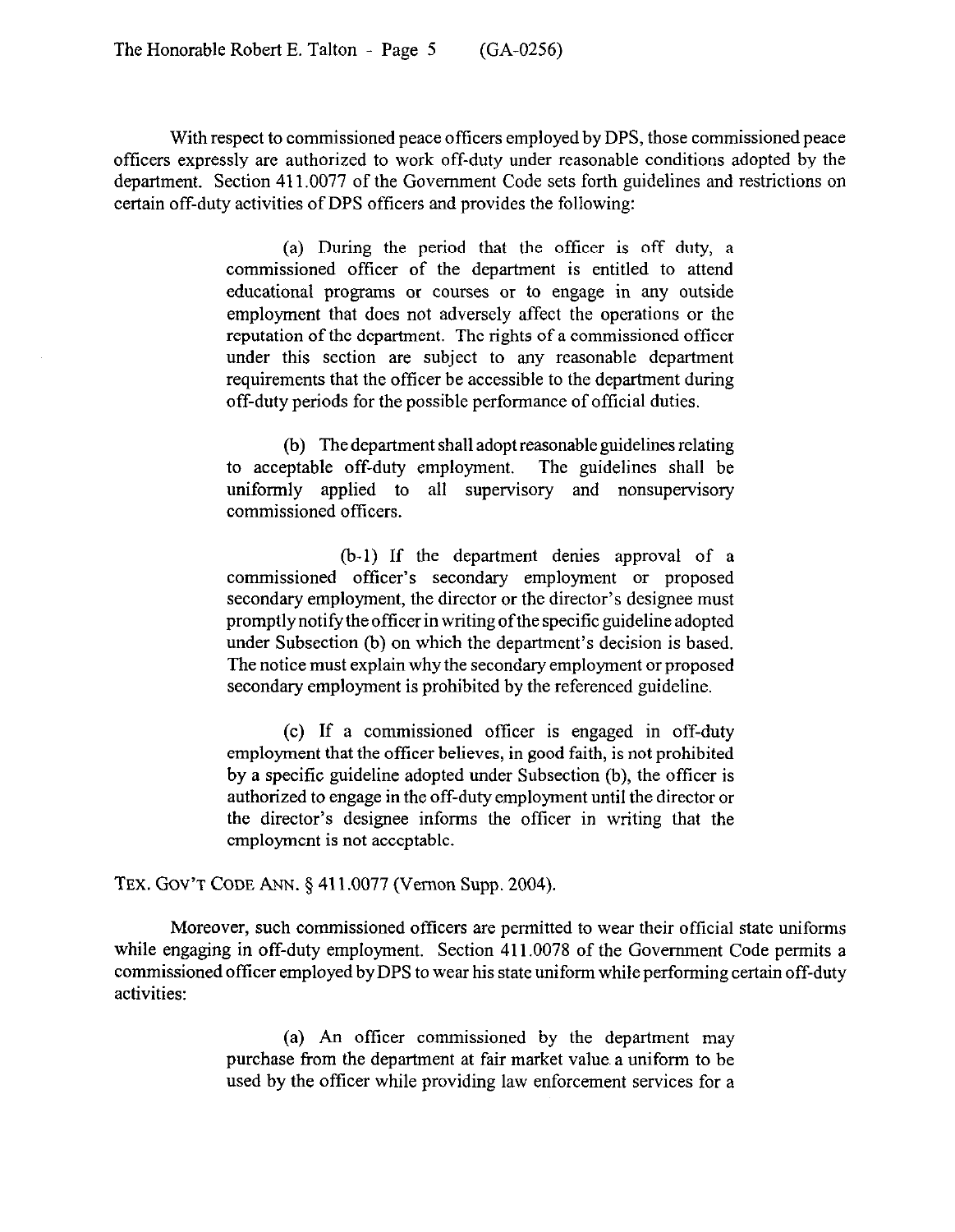person or entity other than the department. If an officer who purchased a uniform under this subsection leaves the service of the department for any reason, the officer shall return the uniform to the department. The department shall pay the officer the fair market value of the uniform at the time it is returned. For purposes of this subsection:

> (1) a uniform does not include a handgun or other weapon; and

> (2) the fair market value of a uniform is determined by the department.

(b) An officer wearing a uniform purchased under Subsection (a) may not act in a manner that adversely affects the operations or reputation of the department.

(c) The department shall adopt reasonable guidelines regarding:

> (1) the types of law enforcement services for which an officer may purchase and wear a uniform under Subsection (a) and the circumstances under which the officer may perform those services; and

> (2) the standards of behavior to be maintained by an officer who wears a uniform purchased under Subsection (a).

Id. § 411.0078 (Vernon 1998).

With respect to all commissioned peace officers employed by the state or by political subdivisions of the state, chapter 1702 of the Occupations Code, which regulates the private security industry, expressly requires persons employed in certain named professions related to law enforcement, including noncommissioned security officers, to register with the Texas Commission on Private Security ("TCPS");<sup>7</sup> the chapter generally requires that persons employed as

(1) is employed as an alarm systems installer, alarm systems monitor, electronic access control device installer, locksmith, dog trainer, manager or branch office manager,

(continued...)

<sup>&#</sup>x27;Section 1702.221, Occupations Code, provides:

An individual must register with the commission as provided by commission rule if the individual: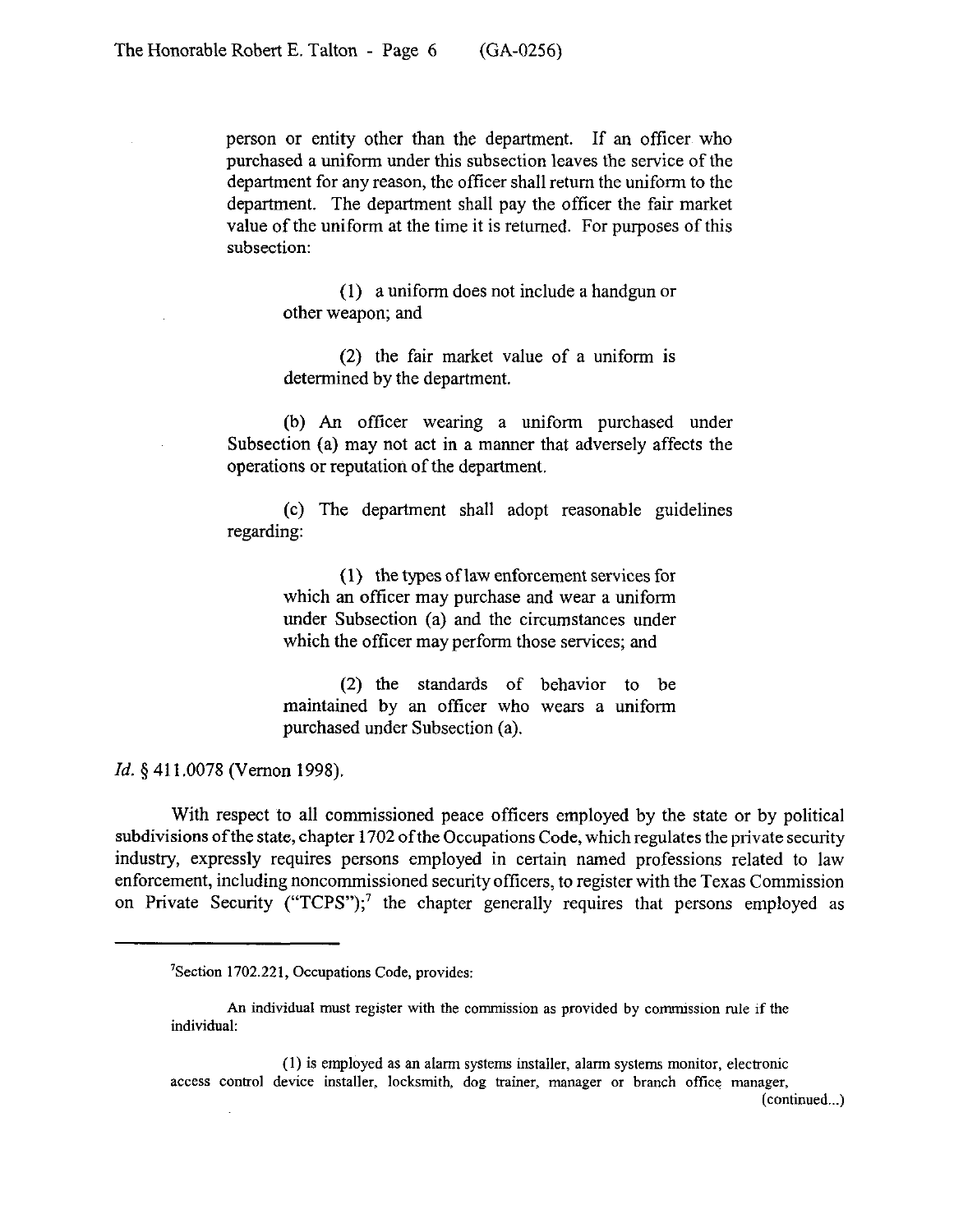commissioned private security officers have a security officer commission from TCPS. See TEX. Occ. CODE ANN. §§ 1702.161-171 (Vernon 2004). However, the license and registration requirements of chapter 1702 do not apply to commissioned peace officers who receive compensation for off-duty employment as security officers. Section 1702.322 of the Occupations Code sets forth an exemption from the license and registration requirements of chapter 1702:

This chapter does not apply to:

(I) apersonwho has full-time employment as apeace officer and who receives compensation for private employment on an individual or an independent contractor basis as a patrolman, guard, extra job coordinator, or watchman if the officer:

> (A) is employed in an employee-employer relationship or employed on an individual contractual basis;

> (B) is not in the employ of another peace officer:

> > (C) is not a reserve peace officer; and

(D) works as a peace officer on the average of at least 32 hours a week, is compensated by the state or a political subdivision of the state at least at the minimum wage, and is entitled to all employee benefits offered to a peace officer by the state or political subdivision;

(2) a reserve peace officer while the reserve officer is performing guard, patrolman, or watchman duties for a county and is being compensated solely by that county;

(3) a peace officer acting in an official capacity in responding to a burglar alarm or detection device; or

 $(2)$  is an owner, officer, partner, or shareholder of a license holder.

TEX. OCC. CODE ANN. § 1702.221 (Vernon 2004).

 $\frac{7}{2}$ (...continued)

noncommissioned security officer, private investigator, private security consultant, or security salesperson; or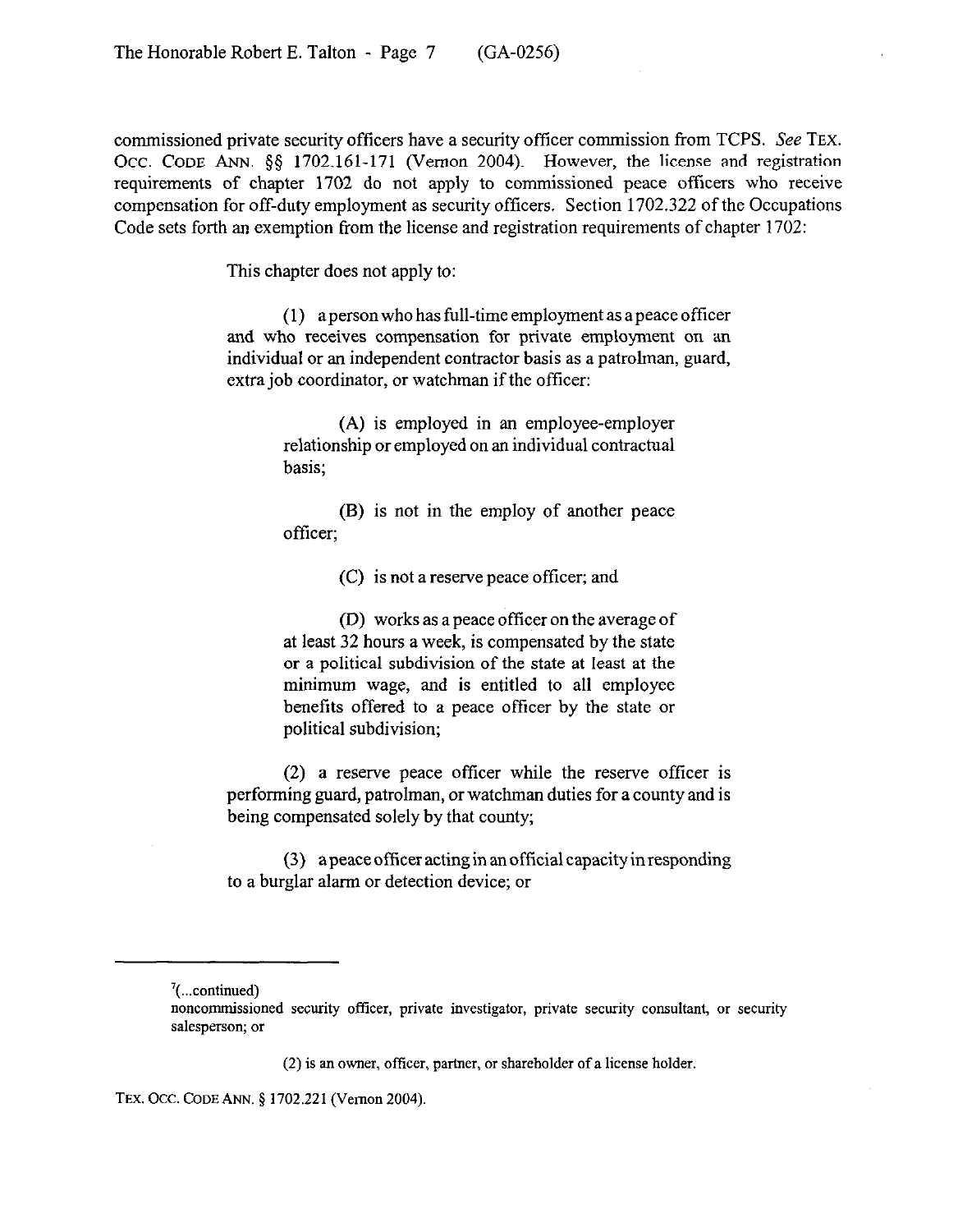(4) a person engaged in the business ofelectronic monitoring of an individual as a condition of that individual's community supervision, parole, mandatory supervision, or release on bail, if the person does not perform any other service that requires a license under this chapter.

### *Id.* 5 1702.322; see *also* Tex. Att'y Gen. LO-97-069.

As to the wearing ofuniforms by peace officers other than those employed by DPS when they are employed off-duty, this office has concluded that, because no state statute expressly forbids the practice, the issue is one for the political subdivision employing the commissioned peace officer.

> We are not aware of any statute precluding a properly commissioned peace officer from wearing his or her uniform and badge while working off-duty outside his jurisdiction. But see **TEX. PEN. CODE ANN.** 5 37.12 (Vernon Supp. 2002) (false identification as a peace officer). We suggest, however, that a peace officer consult his or her employer's regulations regarding officers' off-duty employment. See, e.g., **TEX. GOV'T CODE ANN.** 5 411.0078(c) (Vernon 1998) (providing that Texas Department of Public Safety shall adopt reasonable regulations regarding types of off-duty law enforcement services for which officer commissioned by department may wear department uniform.).

Tex. Att'y Gen. Op. No. JC-0466 (2002) at 8.

If the legislature had intended for off-duty employment as private security officers by commissioned peace officers employed by the state or a political subdivision to constitute a violation *per* se of section 36.07 of the Penal Code, it would not have exempted such officers from the reach of the registration and licensing requirements of chapter 1702 of the Occupations Code. Nor would it expressly have directed the Texas Department of Public Safety to adopt "reasonable regulations" regarding off-duty employment by commissioned peace officers employed by the department.

### **II. Conclusion**

We believe it is unlikely that the legislature intended section 36.07 of the Penal Code to apply to commissioned peace officers working off-duty. However, even assuming *arguendo* that the legislature did intend for it to apply, we do not believe that the test for violation of that section is met in the typical peace officer off-duty employment situation. Given the rigorous training and certification required of peace officers, an officer's expertise and knowledge most likely serve as the reason for which his services are sought, and accordingly, no violation of section 36.07 exists.